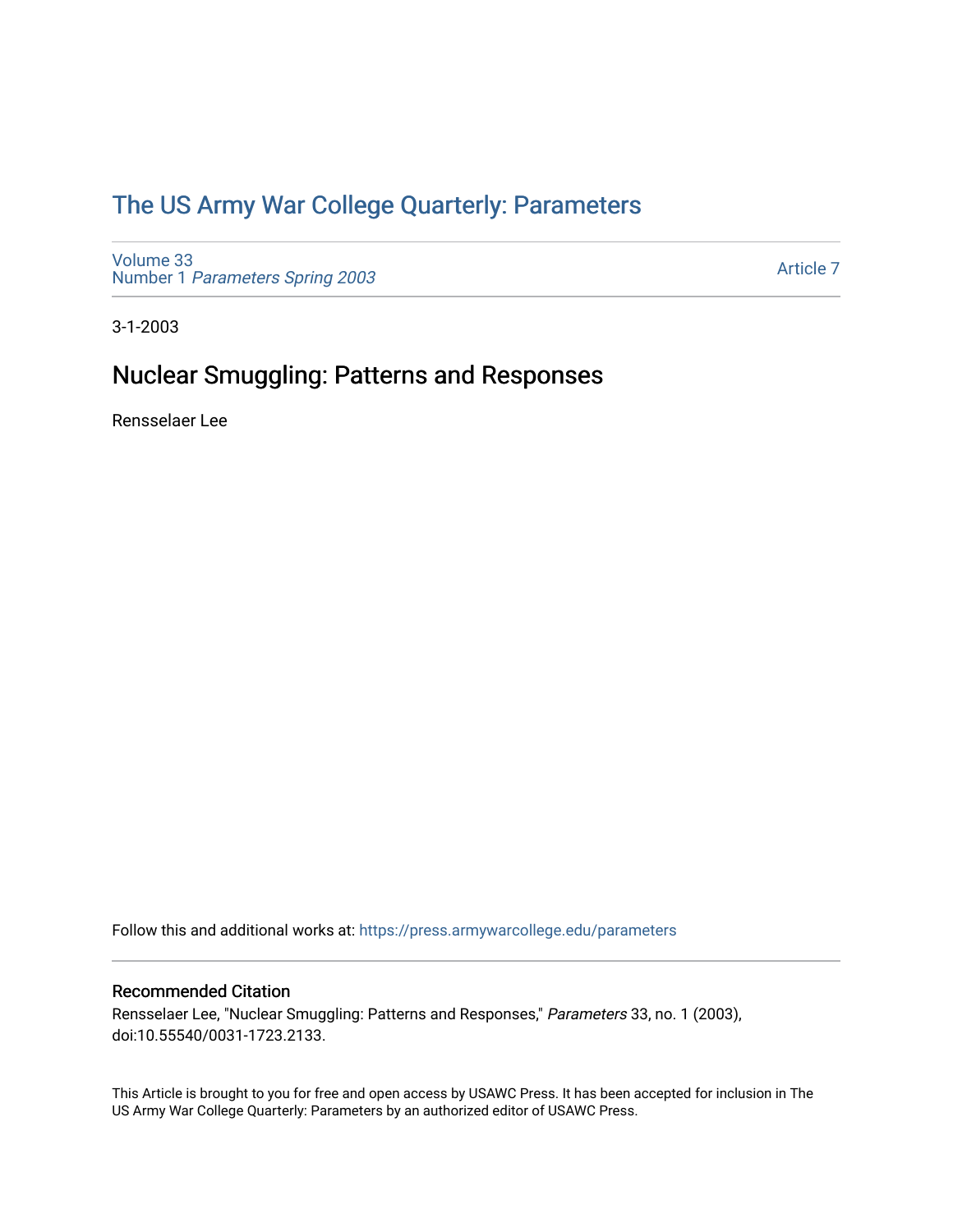# Nuclear Smuggling: Patterns and Responses

### RENSSELAER LEE

*© 2003 Rensselaer Lee*

"The most urgent unmet national security threat to the United States today is the danger that weapons of mass destruction or weapons-usable materials in Russia could be stolen and sold to terrorists or hostile nations and used against American troops abroad or citizens at home." — Secretary of Energy Advisory Board, January 2001

**Political and economic upheavals over the past decade have weakened the ability of Soviet successor states to monitor and control their potentially** ability of Soviet successor states to monitor and control their potentially dangerous nuclear assets. Astrong theoretical possibility exists—and has existed for some time—that nuclear material and even complete weapons could be removed from insecure stockpiles, trafficked abroad, and sold to virulently anti-Western states and groups.

Several factors underscore the significance of this threat. One is the enormous quantity of former Soviet fissile material stored outside of weapons—some 600 to 650 tons scattered among 300 buildings at more than 50 nuclear facilities.1 According to standard calculations, only six to eight kilograms of plutonium and 15 to 25 kilograms of highly-enriched uranium (HEU) are needed to make an implosion-type nuclear bomb; hence, even minor leakage episodes could provide the makings of a major proliferation catastrophe.<sup>2</sup> (The required amounts could be greater or less, depending on the design of the device and the engineering skills of the producer.) A second factor relates to reputedly lax physical security and accounting systems at many nuclear weapons enterprises. A third is the depressed economic situation of employees in parts of the nuclear complex, reflected in relatively low pay, a shrinking social safety net, and uncertain professional prospects. These factors are widely believed to constitute a prime source of proliferation danger on the supply side. A fourth concern, frequently cited by US authorities, is that outside adversaries such as Iraq, Iran, and the al Qaeda organization have made efforts to acquire nuclear weapons or sufficient materials and expertise to make

*Spring 2003* 95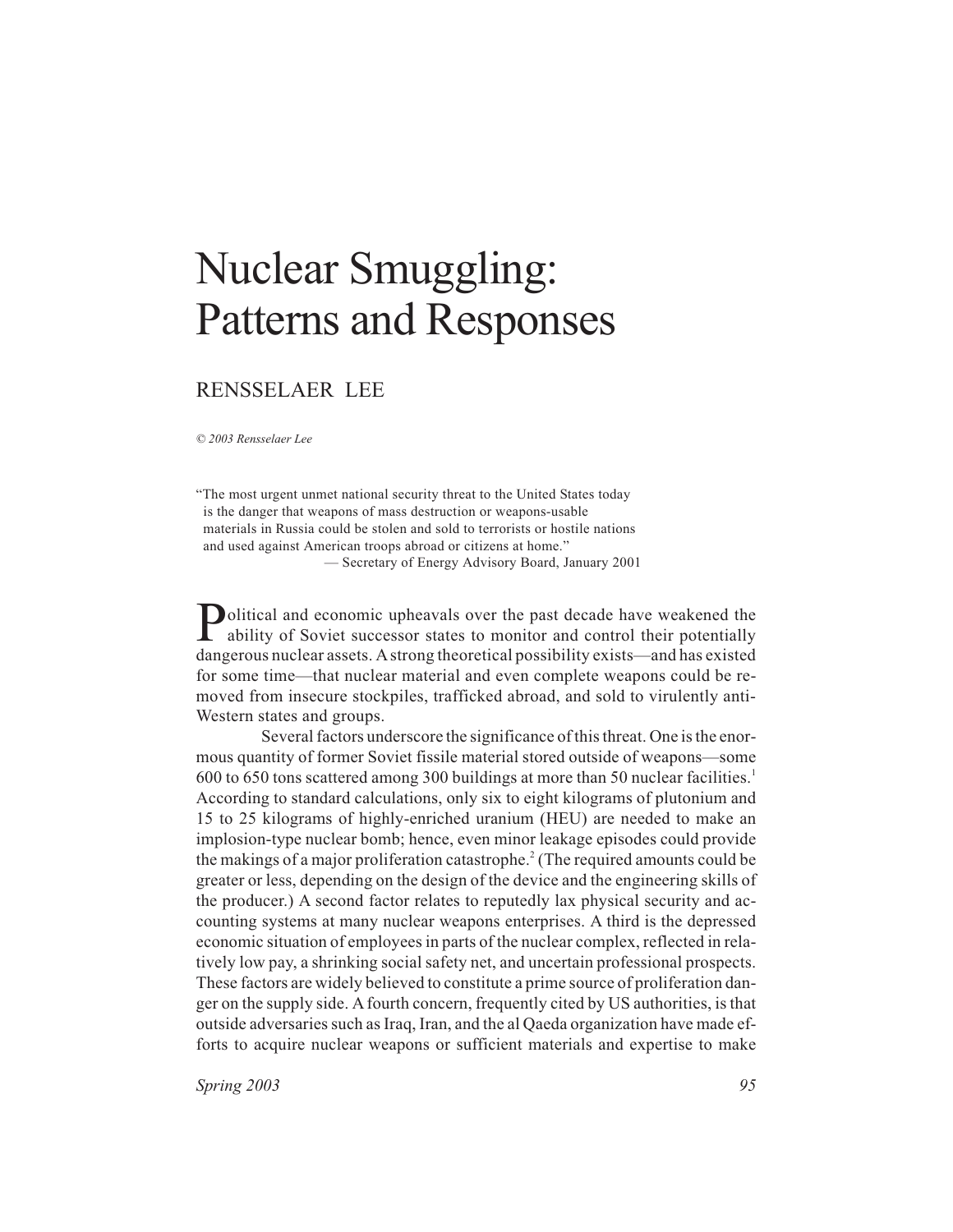them. There seems little doubt that Russia's vast and troubled nuclear complex has been a target of such attempts, although adversaries also may have looked to other nuclear-armed states (such as Pakistan) to supply their weapons of mass destruction (WMD) requirements.

Finally, existing US nuclear security programs have only modestly reduced the nuclear proliferation threat from Russia and other newly independent states (NIS). The basic US approach has been twofold: to contain the threat at the source with technological fixes and procedural norms—"to build better fences around nuclear facilities" in the words of a former Department of Energy (DOE) official familiar with the programs<sup>3</sup>—and to improve export control regimes, including NIS border defenses against nuclear smuggling. The new systems, though, still do not extend to many facilities, and adversaries with sufficient resources and the right connections could easily exploit the gaps in them. Also, insider corruption and economic hardship can erode the deterrent value of even the advanced safeguards being introduced, possibly paving the way for serious proliferation episodes. Additionally, the extraordinary length of Russia's border with neighboring countries, which runs some 12,000 miles, underscores the immense challenge of preventing clandestine exports of nuclear goods from that country.

In surveying the condition of nuclear security in the new states, the question arises whether hostile states or groups already have acquired ingredients of nuclear weapons (or the weapons themselves) and from where and in what quantities. No clear answers are available, although there is much speculation. An international black market of sorts for radioactive substances developed in the aftermath of the Soviet collapse, but it provides few clues. Confirmed smuggling cases involving weapons-usable material are few and far between, and traffickers in these instances have had no obvious links to customers. Yet, as with drugs and other illicit commodities, what is seized may represent only a fraction of what has been shipped; needless to say, an interdiction rate substantially below 100 percent for stolen weapons-grade uranium or plutonium would raise serious security concerns for the United States and for the West generally. Furthermore, supply and demand vectors might have converged in ways that are simply beyond the present capabilities of Western authorities to monitor and detect. As argued in this article, the relatively innocuous visible traffic might conceal a shadow market that is organized on the initiative of the buyer or end-user and oriented toward meeting the latter's specific military requirements.

Such concerns highlight the need for new approaches to the problem of nuclear security in the former Soviet states. On the one hand, the current contain-

Rensselaer Lee is a contract researcher for the Congressional Research Service on homeland security, international terrorism, and organized crime. His most recent books are *Smuggling Armageddon: The Nuclear Black Market in the Former Soviet Union and Europe* (St. Martin's, 1999) and *The Andean Cocaine Industry* (St. Martin's, 1998).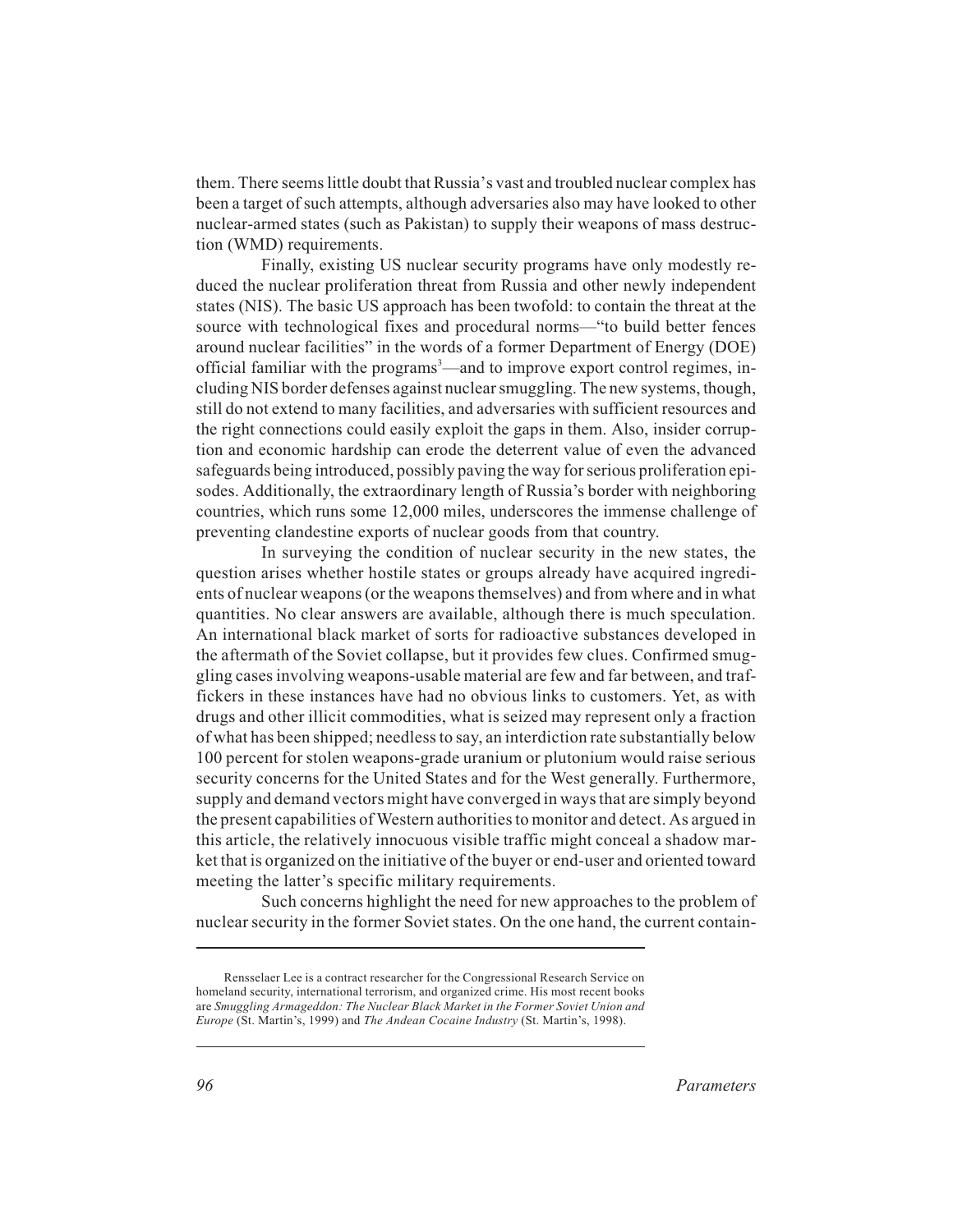ment focus of US policy should be enlarged to better confront demand-side challenges such as monitoring adversaries' weapons programs and disrupting their WMD procurement networks—nuclear deals-in-the-making, as it were—inside Soviet successor states. For the longer term, Washington needs to fashion a demand-reduction strategy—that is, explore new options for curbing the international appetite for nuclear weapons. A variety of options—economic, diplomatic, and military—might come into play here; and implementing them will require a nuanced and differentiated vision of aspiring nuclear actors and (in the case of nation-states) a greater appreciation of strategic motivations and regional security dynamics.

#### *Supply and Demand*

Both supply- and demand-side factors operate to exacerbate proliferation pressures in Russia and the other newly independent states. The disintegration of the USSR and its "guards, guns, gates, and gulags" machinery of totalitarian control made privatized nuclear deals both thinkable and possible. An ongoing economic crisis there during most of the 1990s, combined with shrinking government orders for nuclear goods, had severe repercussions within the nuclear weapons complex. Insufficient attention was paid to protective regimes for nuclear materials; according to various Western and Russian accounts, perimeter walls and fences disintegrated, guard forces were downsized, security alarms stopped functioning, and materials accounting systems fell into disarray.4

More important, the economic downturn virtually destroyed the Sovietera lifestyle of employees of nuclear facilities, heightening the risk of illegal nuclear deals. While the overall Russian economy has improved in recent years, conditions in the nuclear sector still are problematic. As a July 2001 Department of Energy *Strategic Plan* notes, "Many nuclear workers who in the past were part of the Soviet elite now live under difficult conditions because wages are often delayed and the quality of available food, housing, and medical care has declined."<sup>5</sup> Reports of numerous strikes and work stoppages organized in response to these conditions underscore the widespread economic malaise that pervades the nuclear complex. Such grim circumstances increase the odds that insider personnel could be tempted to steal and sell nuclear materials to which they have access, especially if presented with a genuine offer for such wares.

Various contextual factors add to the atmosphere of uncertainty. A principal concern relates to the general unraveling of authority in Russia during the Yeltsin years. Political turmoil, widespread official corruption, the ascendancy of organized crime, and weakened central control over the provinces created new types of threats—for example, that corrupt regional bosses might conspire with criminally inclined managers to sell fissile materials abroad, or that "*mafiya*" formations with inside connections might broker illegal nuclear deals. Admittedly, a strong law-and-order focus and recentralizing tendencies have been apparent in the first years of Vladimir Putin's administration, and security at Russia's nuclear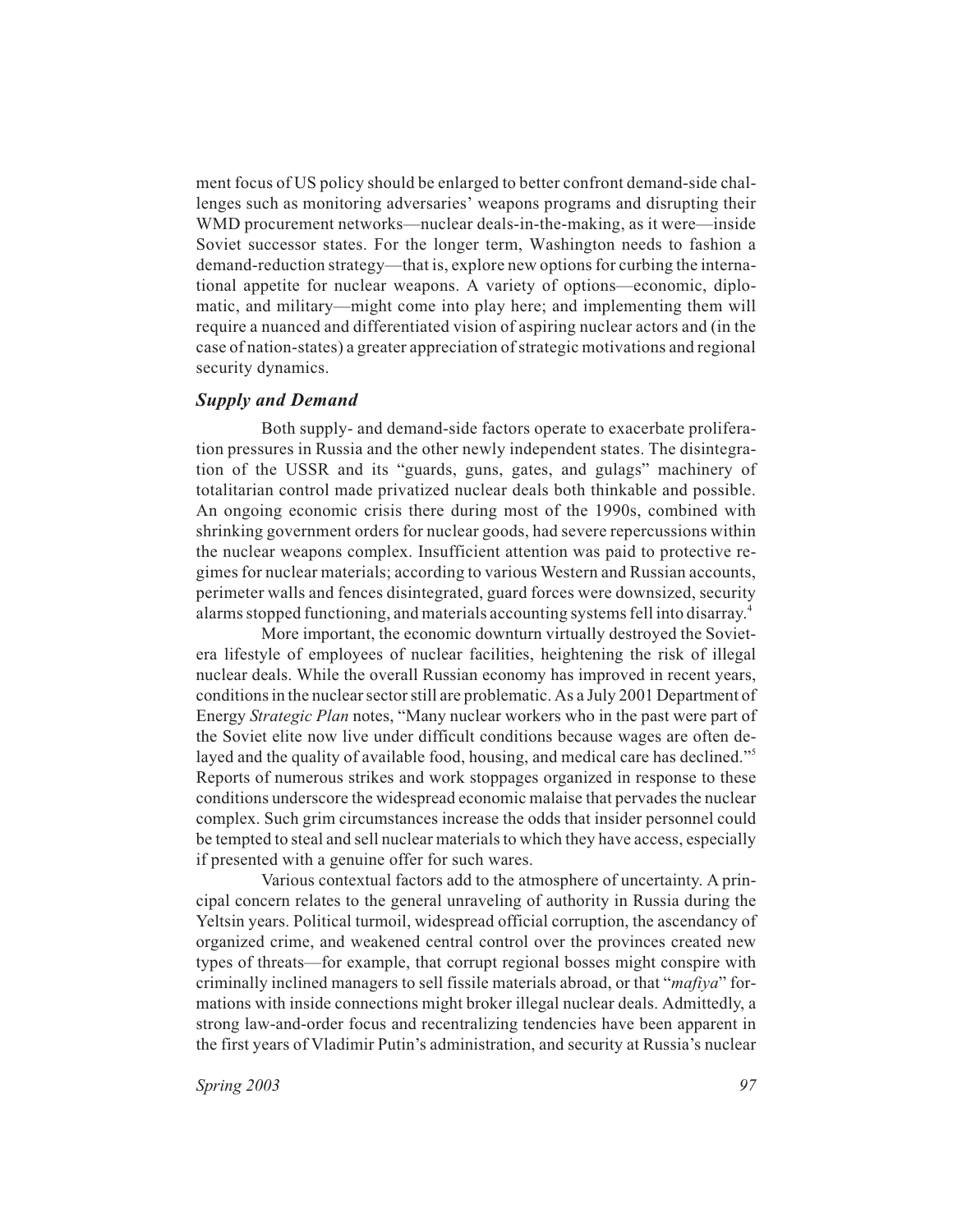installations reportedly has been tightened.<sup>6</sup> Whether, or to what extent, such tendencies will reduce the risk of proliferation from Russian stockpiles, though, remains to be seen.

Further contributing to supply-side pressures is Russia's international behavior in the nuclear realm. Of particular concern is its long-standing nuclear relationship with Iran, which involves billions of dollars in current and future contracts for nuclear reactors and related technology and equipment. At certain points in the relationship, considerations of commercial gain have outweighed concern for proliferation risks. In 1995, for instance, Russia signed a protocol to sell a centrifuge plant for uranium enrichment to Iran. (It backed off under US pressure.) In 2000, a controversy erupted over a plan by a Russian Ministry of Atomic Energy component to sell Iran equipment intended for Atomic Vapor Laser Isotope Separation, also used for uranium conversion; that deal has been held up after US objections.<sup>7</sup> No evidence exists that the Russian government is deliberately selling fissile materials or bomb design technology to Iran, but US officials worry that the broader technical cooperation between the countries will open a Pandora's box of nuclear proliferation problems. For example, in October 2000 an Assistant Secretary of State for Nonproliferation told the Senate Foreign Relations Committee of "our concern that the Bushehr [reactor] project would be used by Iran as a cover for maintaining wide-ranging contacts with Russia's nuclear entities and for engaging in more sensitive forms of cooperation with direct applicability to a nuclear weapons program."8

On the demand side, the market for nuclear weapons components, unlike that for other illicit commodities, is narrow and rarefied. Nevertheless, a handful of anti-Western states with nuclear weapons programs and a few relatively well-heeled terrorist organizations appear to have joined the nuclear procurement game. For instance, the above-mentioned DOE report states, "Iran, among others, has tried to exploit Russia's nuclear security problems by attempting to acquire fissile materials." The cancellation of deals with Russia to purchase uranium enrichment technology may have lent urgency to such efforts. (Reportedly, Iran and Iraq maintain active networks of front companies and espionage agents inside Russia to advance their weapon procurement objectives.) Iraq also is said to be interested in purchasing nuclear materials, even though its multi-tiered agenda to develop atomic weapons was set back as a result of the Gulf War. Another nuclear-level state, North Korea, ostensibly halted plutonium extraction from spent fuel under a 1994 agreement with the United States, but recently admitted to having a clandestine uranium enrichment program. North Korea conceivably could continue to circumvent the agreement by acquiring HEU or plutonium covertly from foreign suppliers.<sup>9</sup>

With respect to terrorists and other non-state actors, the picture is somewhat murkier. Acquiring nuclear weapons capability clearly would be a difficult undertaking for such organizations. Unlike nation-states, terrorists cannot leverage official contacts and exchanges in the nuclear realm to advance military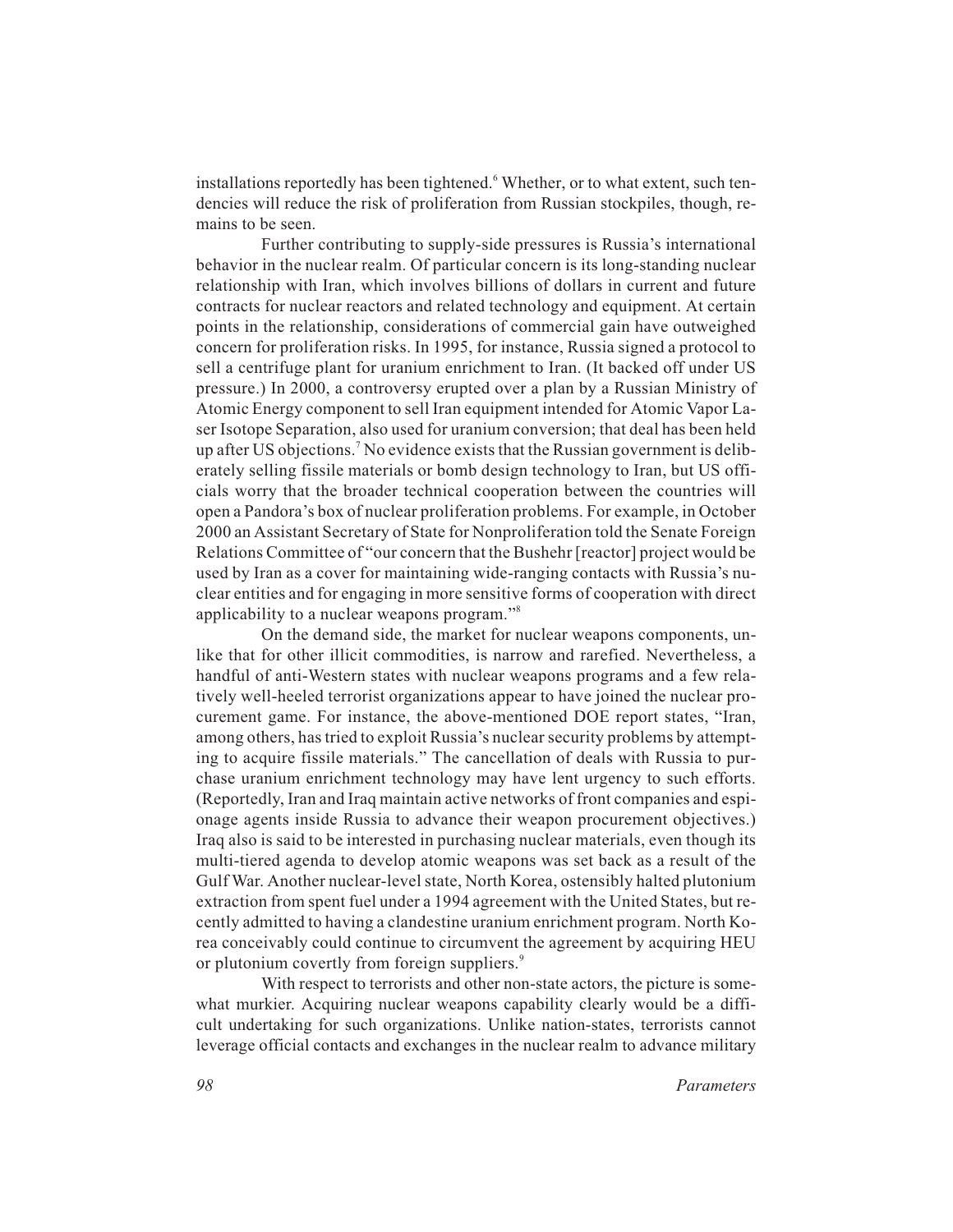procurement objectives. To maintain facilities for enrichment or reprocessing of fissile materials is probably out of the question. Whether terrorists could obtain the requisite weapons design expertise to manufacture a fission bomb (or to decode the elaborate safety devices of an illegally obtained one) is uncertain, although they may have tried to do so. For instance, reports have surfaced of contacts between Osama bin Laden and Pakistani nuclear scientists Sultan Bashiruddin Mahmoud and Abdul Majid in which "long discussions" about nuclear, chemical, and biological weapons took place. During those meetings bin Laden reportedly said that he had acquired some type of radiological material from the Islamic Movement of Uzbekistan and wanted to know how to use it. The discussions, though, are described by Pakistani authorities as "academic"—i.e., not yielding information that resulted in "creation or production of any type of weapon."10

It's more likely that terrorists' weapons of mass destruction would be chemical or biological weapons, which by most accounts are easier and cheaper to make than nuclear ones. For example, the Japanese cult Aum Shinrikyo experimented with chemical and biological agents and, as is well known, used the nerve agent sarin in a deadly attack on the Tokyo subway in March 1995. US intelligence sources in March 2002 reported discovery of a laboratory under construction in Afghanistan in which al Qaeda planned to develop biological agents, including anthrax. $11$ 

Even so, we can't dismiss the possibility that terrorists could gain access to a nuclear device. Awidespread consensus exists that nuclear terrorism scenarios would involve so-called radiological dispersal devices (RDD), which produce a conventional explosion designed to spread radioactive contamination over a wide area and to sow panic. RDDs present fewer technical challenges in manufacture than do fission weapons, and the source materials (such as spent reactor fuel and radioisotopes used in industry and medicine) are present in dozens of nations. Some reports suggest that Osama bin Laden's al Qaeda might have sought ingredients for such devices. For instance, an October 2001 British newspaper account states that a bin Laden emissary in Pakistan offered visiting Bulgarian businessmen \$200,000 to set up a legitimate environmental firm to buy radioactive waste from an atomic power plant in Bulgaria.12 In May 2002, an American al Qaeda follower was arrested by US authorities and accused by the Justice Department of "exploring a plan to build and explode" an RDD in the United States with the connivance of top al Qaeda leaders in Afghanistan and Pakistan.<sup>13</sup>

Bin Laden, if he is still alive, might have more exalted nuclear ambitions as well. A US federal indictment handed down in 1998 charges that beginning in 1993 al Qaeda members "made efforts to procure enriched uranium for the purpose of developing nuclear weapons." It specified that the attempts were made "in the Sudan and elsewhere." A November 1998 indictment of Osama bin Laden et al. refers to attempts "at least as early as 1993" to obtain the components of nuclear weapons. Later US court testimony by an al Qaeda turncoat referred to the latter's role in helping to broker a deal in Khartoum in 1993 or 1994 in which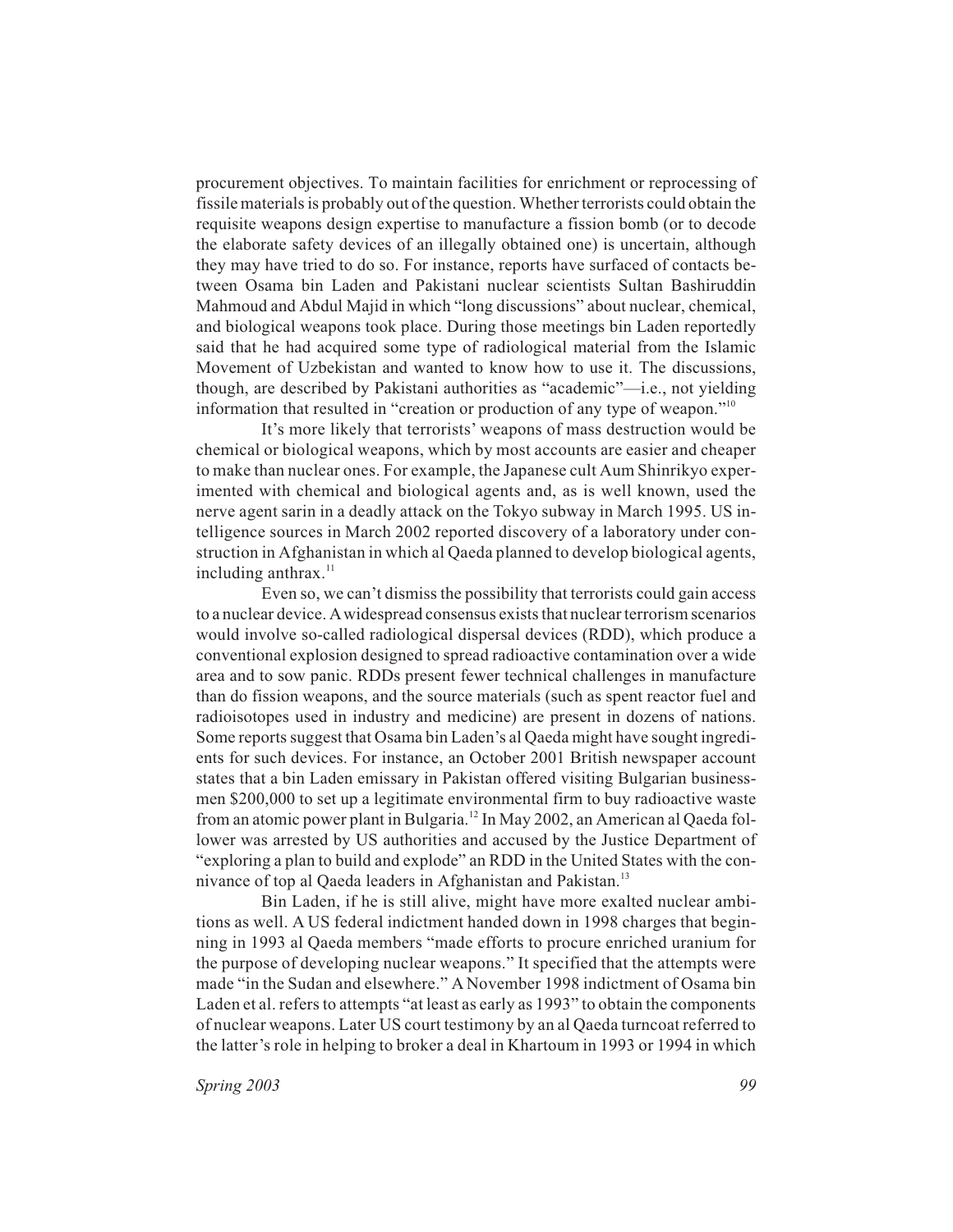al Qaeda operatives intended to buy a cylinder of what was purported to be enriched uranium for \$1.5 million; whether or not the deal went through is unclear.14 Al Qaeda is said to have made other attempts to acquire nuclear materials in the 1990s, for example in Germany, but these attempts cannot be documented.

Accounts of varying credibility also point to efforts by terrorists to purchase finished nuclear weapons from inside the former USSR. The Aum Shinrikyo cult apparently harbored such intentions. Documents seized from the cult's "construction minister," who had visited Russia extensively in the early 1990s, contained the ominous notation, "How much is a nuclear warhead?" and listed several prices, though whether these references reflected actual negotiations was not clear. In the same vein, a Moscow news source reported that the Islamic Jihad organization, shortly after the collapse of the USSR, faxed a letter written in English to the Russian Federal Nuclear Research Center at Arzamas-16, offering to buy a single nuclear warhead and specifying "the parameters, the sum of the transaction, and the mode of shipment." Whether the incident was an elaborate hoax, intended perhaps to cause confusion in the West, or an incredibly obtuse solicitation by real terrorists cannot be determined with certainty. Finally, several media sources credit al Qaeda with attempting to buy, or even successfully obtaining, tactical or portable nuclear arms through contacts in Kazakhstan and Chechnya. For instance, a lurid story in the Paris-based *al Watan al Arabi* in November 1998 asserted that bin Laden concluded a deal with the "Chechen mafia" to buy 20 tactical nuclear warheads for \$30 million and two tons of Afghan opium. It seems unlikely that the Chechens had any such weapons to sell; nevertheless, the possibility that al Qaeda might rely on the services of ideologically sympathetic criminal organizations to promote its WMD objectives should not be ruled out.<sup>15</sup>

#### *Contours of the Nuclear Black Market*

Successful nuclear smuggling is largely a matter of establishing connections between likely end-users and would-be sellers of strategic nuclear material. As noted, rogue states and possibly terrorists are actively seeking nuclear bomb components and bomb-making technologies. On the supply side, employees of moribund nuclear design and fabrication plants and other troubled facilities might see theft and sale of fissile material as an alternative to economic ruin for their enterprises and their families.

Hard evidence of such a buyer-seller connection, though, barely exists, at least in the public domain. The Vienna-based International Atomic Energy Agency (IAEA) reports that more than 400 cases of nuclear trafficking occurred worldwide between January 1993 and December 2001—an impressive statistic on the face of it. The bulk of this flow, however, involved radioactive junk (contaminated scrap metal, low-grade uranium, cesium-137, and the like), which is useless in making fission weapons. Only 18 seizures of highly-enriched uranium and plutonium were recorded in the IAEA database. A report by the US General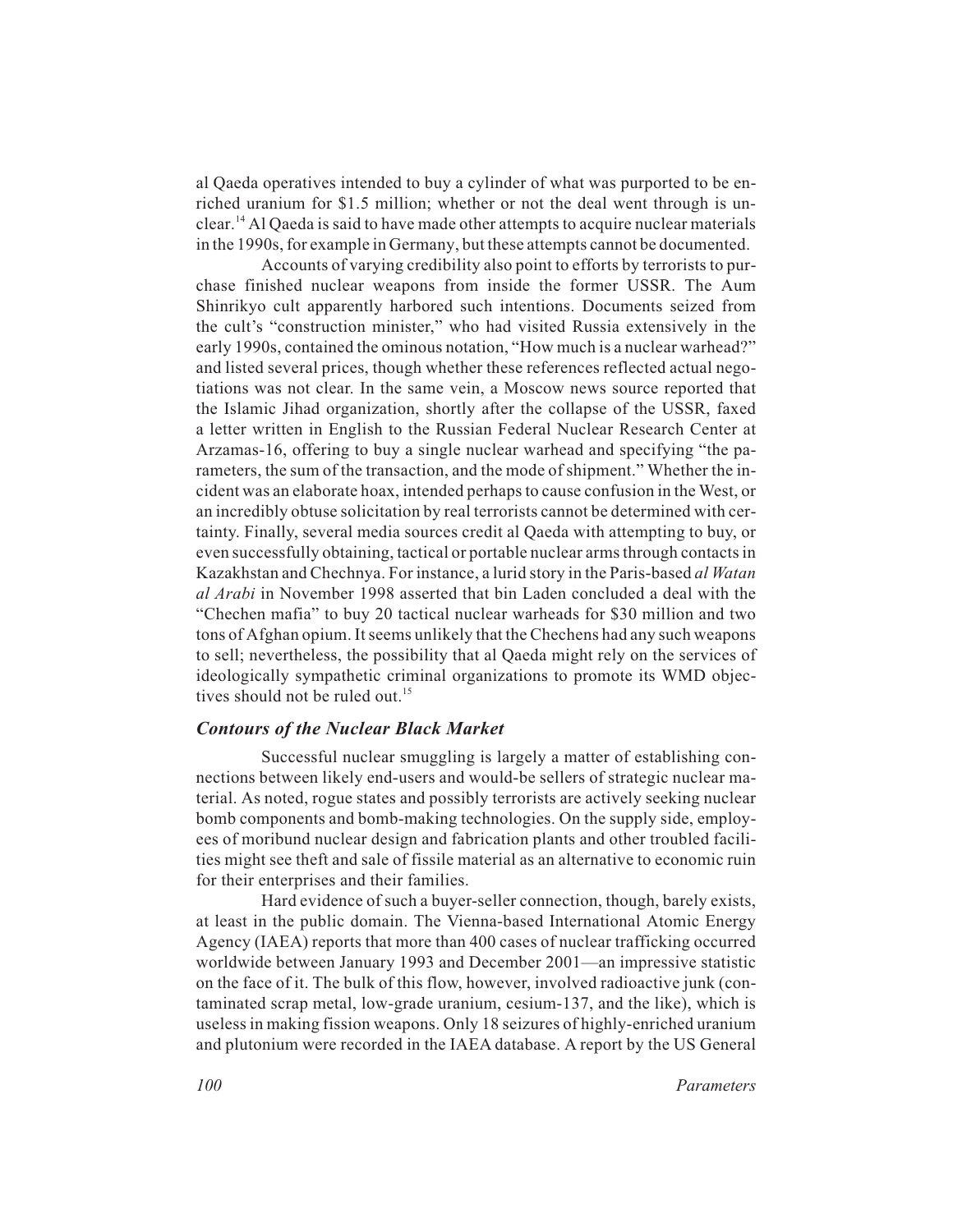Accounting Office, drawing on the IAEA and other sources, records 20 such cases, which totalled 8.7 kilograms of uranium-235 equivalent and 400-plus grams of plutonium, not enough to build an atomic bomb.<sup>16</sup>

Furthermore, the nuclear black market, such as it is, does not follow the pattern of conventional criminal businesses. The market as a whole is populated by amateur criminals, scam artists, and (on the demand side) undercover police and police decoys. Bona fide buyers are conspicuously absent, even in the handful of cases where weapons-usable substances are proffered. Significantly, the two highest-profile smuggling incidents in the 1990s, the seizure of almost a pound of plutonium in August 1994 and of 2.7 kilograms of HEU probably originating in the same Russian laboratory the following December in Prague, were both artifacts of undercover police stings.

In its visible manifestations, the nuclear black market thus seems fairly innocuous—more a minor international nuisance than a clear and present proliferation danger. This is taken by some as a cause for optimism. As a US expert on Russian nuclear security problems wrote in a Summer 2001 article in *The Nonproliferation Review*, "As we look back over the decade since the collapse of the Soviet Union, the good news is that nothing terrible happened within the Russian nuclear complex in spite of the terrible times faced by the Russian people."<sup>17</sup>

Yet the observed reality of the nuclear traffic may not accurately reflect the pattern of the traffic as a whole. The elements of a true market, so far undetected by Western observers, may, in fact, already be in place. (A US intelligence system that failed to detect and warn against the meticulously planned and coordinated terrorist attacks of 11 September 2001 also might fail to uncover a sophisticated conspiracy to smuggle militarily significant quantities of nuclear material out of Russia.) Indeed, who knows whether or not something "terrible" might have happened? In a revealing 1998 incident suggestive of a highly unstable security climate, the Russian Federal Security Service (FSB) foiled an attempt by "staff members" of a nuclear weapons plant in Chelyabinsk province to steal some 18.5 kilograms of what was believed to be highly-enriched uranium, possibly within the technical range for a workable atomic bomb. It is not clear where the material was headed or who the customer was. Also unclear is how much material might have been stolen and transferred before the FSB clamped down on the conspiracy. $18$ 

In other words, the actual design and extent of the illicit market for nuclear goods are largely a mystery. Still, a useful framework can be developed for comparing the visible supply and demand market with the hypothesized shadow market of functioning buyer-supplier connections. An initial assumption here is that the impetus for such connections is more likely to come from the demand side than the supply side. Some published information, as well as my own impressions drawn from numerous visits to Russia, suggest that would-be sellers inside the nuclear complex (especially in the rarefied and isolated environment of Russia's formerly secret cities) generally lack the marketing savvy and outside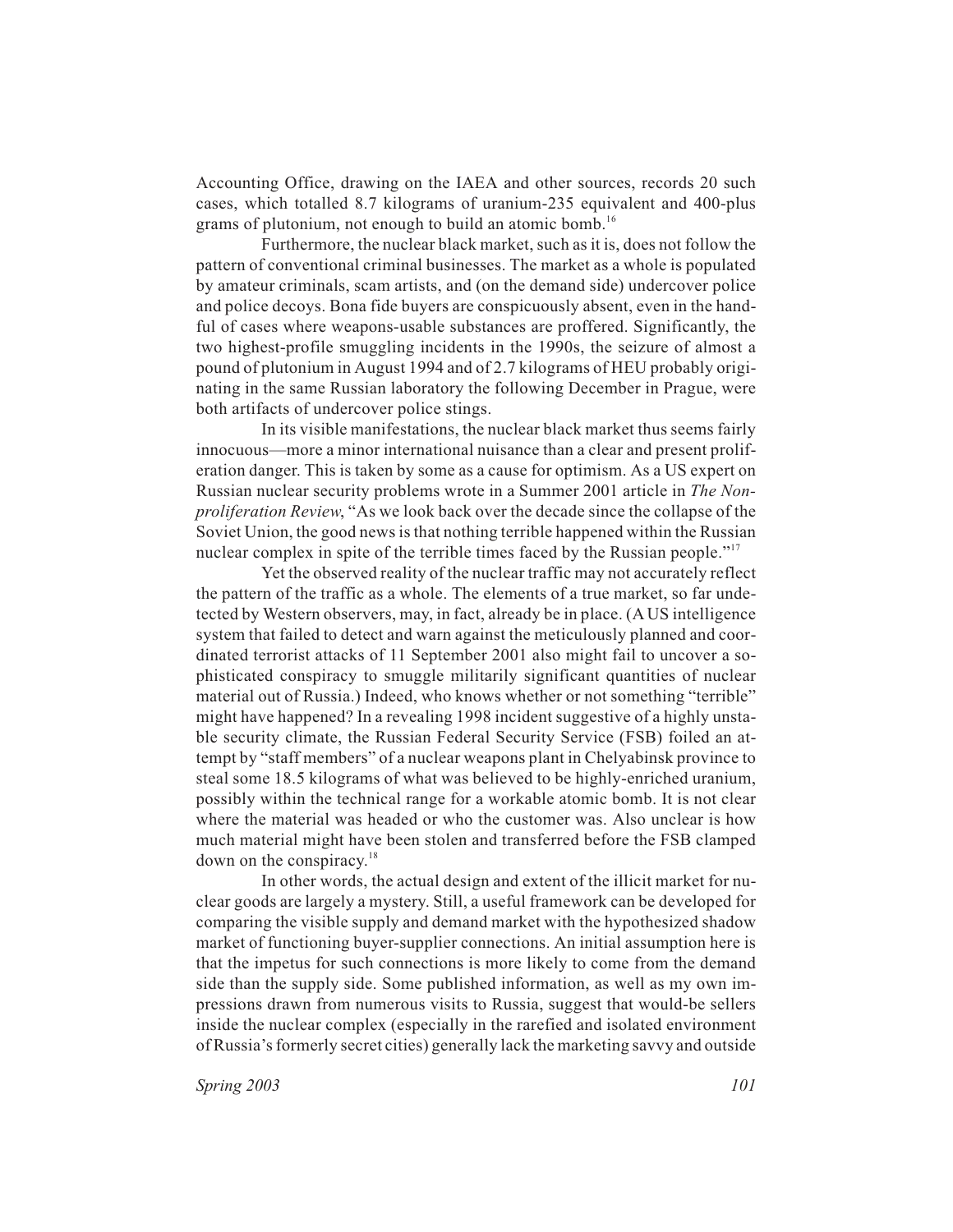contacts to pursue successful deals on their own. In the 1990s, according to different accounts, desperate Russian managers resorted to asking visiting foreign specialists to help find international buyers for HEU or plutonium. "I was asked if I knew any Western company [that] would want nuclear material," recalls one British engineering consultant.<sup>19</sup>

In a demand-side model, by contrast, the buyer or buyer's agent comes to the seller. Adversaries would plan and organize a clandestine effort to obtain what they want rather than relying on stray bits of material to be stolen from laboratories and subsequently appear on the international black market. Also, a state planning to deploy nuclear warheads or missiles would want weapons-grade uranium or plutonium, enriched to more than 90-percent uranium 235 or plutonium 239; what fissile material does circulate through smuggling channels is generally of a lower standard. Additionally, an adversary such as Iran could use an umbrella of legitimate nuclear purchases from Russia to pursue a variety of illegal nuclear deals with respective suppliers. The elements of a sophisticated nuclear procurement chain—legitimate-seeming front companies, corrupt nuclear managers and officials, and smuggling stratagems to circumvent or overpower border defenses—might function for some time without being detected.

#### *A Demand-Driven Smuggling Model*

A proactive procurement strategy probably would be structured along the following lines.<sup>20</sup> The end-user or its agents would need to select among prospective suppliers, say the 50-odd nuclear sites in the former USSR. In addition to finding what materials are stored where, the adversary would need some idea of overall economic conditions and the state of security controls at different target sites (information on unpaid wages and morale problems, prior histories of nuclear theft, and susceptibility of individual employees to bribes or blackmail would be of use here). The next step is to craft an approach to the target. If this is a sensitive nuclear facility, a legitimate pretext and probably an official invitation would be required to gain entry.

The third and most critical problem would be to recruit inside collaborators at the site who could supply the desired materials. High-level officials from the region or the superordinate ministry might have to be brought into the scheme. The partners would then need to negotiate sales terms and financial arrangements. A condition of full payment almost certainly would include certification (chemical assay) of a sample of the nuclear material by a reputable Russian or Western laboratory. Issues such as choices of currencies, banks, and transfer modalities would have to be resolved.

Finally, a well-designed support structure would be needed to transport the stolen materials from the target facility to their ultimate destination. Experienced middlemen would be employed for this purpose. An array of sophisticated smuggling techniques is available; for example, interspersing the material with legally tradable radioactive isotopes, using false customs documentation, con-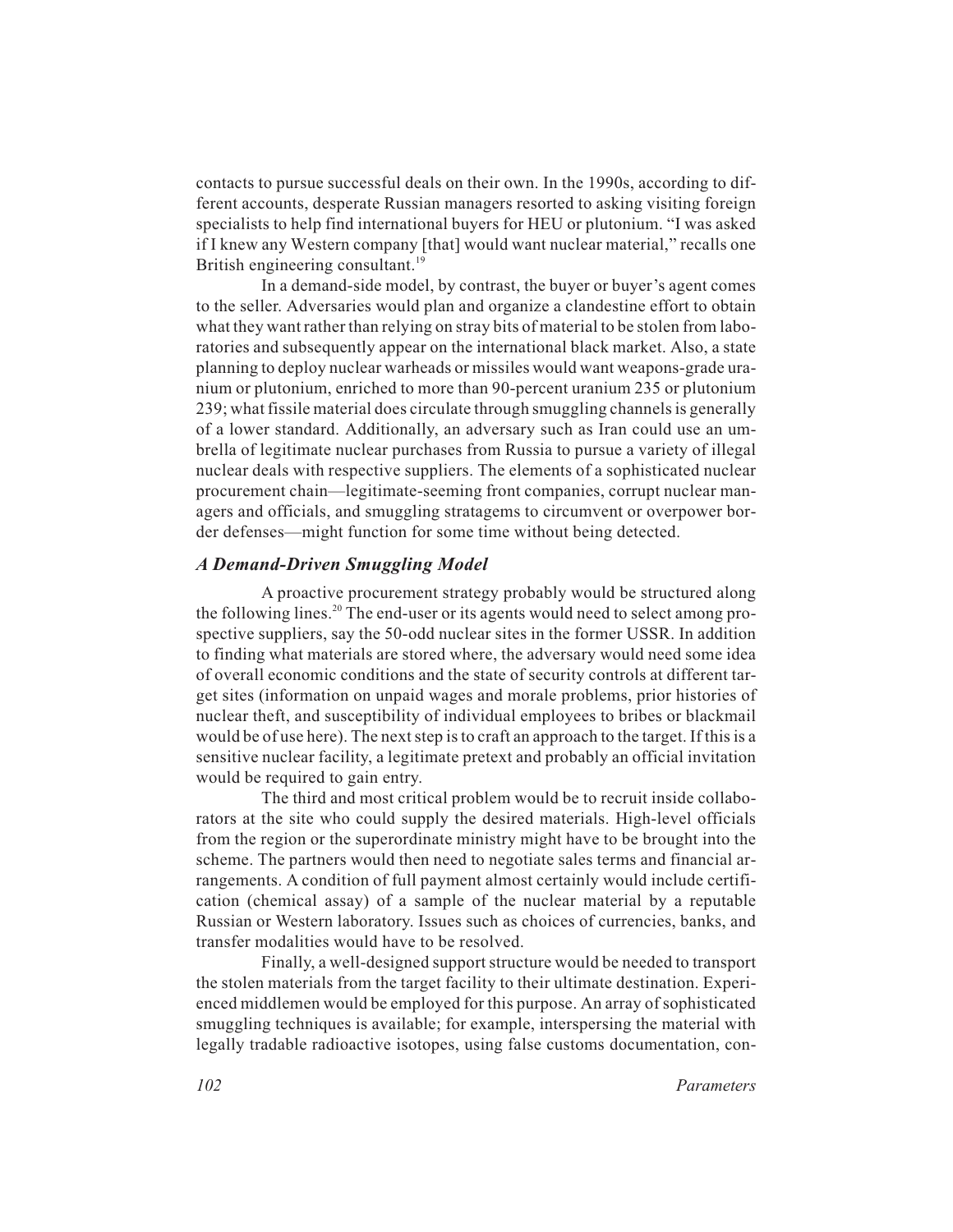|                                        | <b>High End</b>                                                                                                                                                            | <b>Low End</b>                                                                                                                        |
|----------------------------------------|----------------------------------------------------------------------------------------------------------------------------------------------------------------------------|---------------------------------------------------------------------------------------------------------------------------------------|
| <b>Item</b>                            | Weapons-grade HEU, pluto-<br>nium, or equivalent; possibly<br>a finished weapon                                                                                            | Radioactive junk,<br>sub-weapons-grade material                                                                                       |
| <b>Certification</b>                   | Definitely                                                                                                                                                                 | Mostly none or faked                                                                                                                  |
| <b>Inside Conspirators</b>             | Responsible managers,<br>probably plant director and<br>senior staff                                                                                                       | Mid- or low-level employees                                                                                                           |
| <b>Smugglers</b>                       | Front companies, officials<br>with access to government<br>transport, organized crime<br>formations                                                                        | Amateurs, part-timers, scam<br>artists                                                                                                |
| <b>Market Characteristics</b>          | Demand-driven, highly orga-<br>nized, stable product flows                                                                                                                 | Supply-driven, fragmented,<br>few real buyers                                                                                         |
| <b>Shipping Methods</b>                | Sophisticated: concealment<br>in legal radioactive cargo, in<br>shipments of bulk or semi-<br>finished metals, or export<br>via diplomatic luggage                         | Unsophisticated: minimal<br>concealment, often in suit-<br>cases or with personal<br>effects                                          |
| <b>Official Cover or</b><br>Corruption | Possibly extensive, depend-<br>ing on amount of material<br>diverted; payoffs to local au-<br>thorities, security officials,<br>and ministry officers might<br>be required | Infrequent and episodic                                                                                                               |
| <b>Routes</b>                          | Transcaucasus: Turkey,<br>Central Asia                                                                                                                                     | Various European and Asian<br>routes                                                                                                  |
| <b>Detection Probability</b>           | Low: deception and corrup-<br>tion prevail                                                                                                                                 | High: thieves caught by en-<br>terprise security, smugglers<br>manage to irradiate them-<br>selves, or they fall into<br>police traps |

Figure 1. High-End vs. Low-End Nuclear Smuggling

cealing it in bulk metal cargo, or shipping it out in diplomatic luggage, which is seldom checked by the authorities. Consignees outside the NIS might take possession of the material—for example, an import-export firm in Dubai's Jebel Ali free-trade zone—and then re-export it to a Middle Eastern buyer.

The distinction between high-end and low-end nuclear smuggling scenarios is drawn in Figure 1. The low-end scenario is equivalent to the visible supply-driven black market described earlier. The high-end represents an end-user-driven procurement chain. Current US nuclear containment efforts in Russia and other post-Soviet states are not designed to counter such operations, which in any case are likely to be well-concealed. Nevertheless, the chains would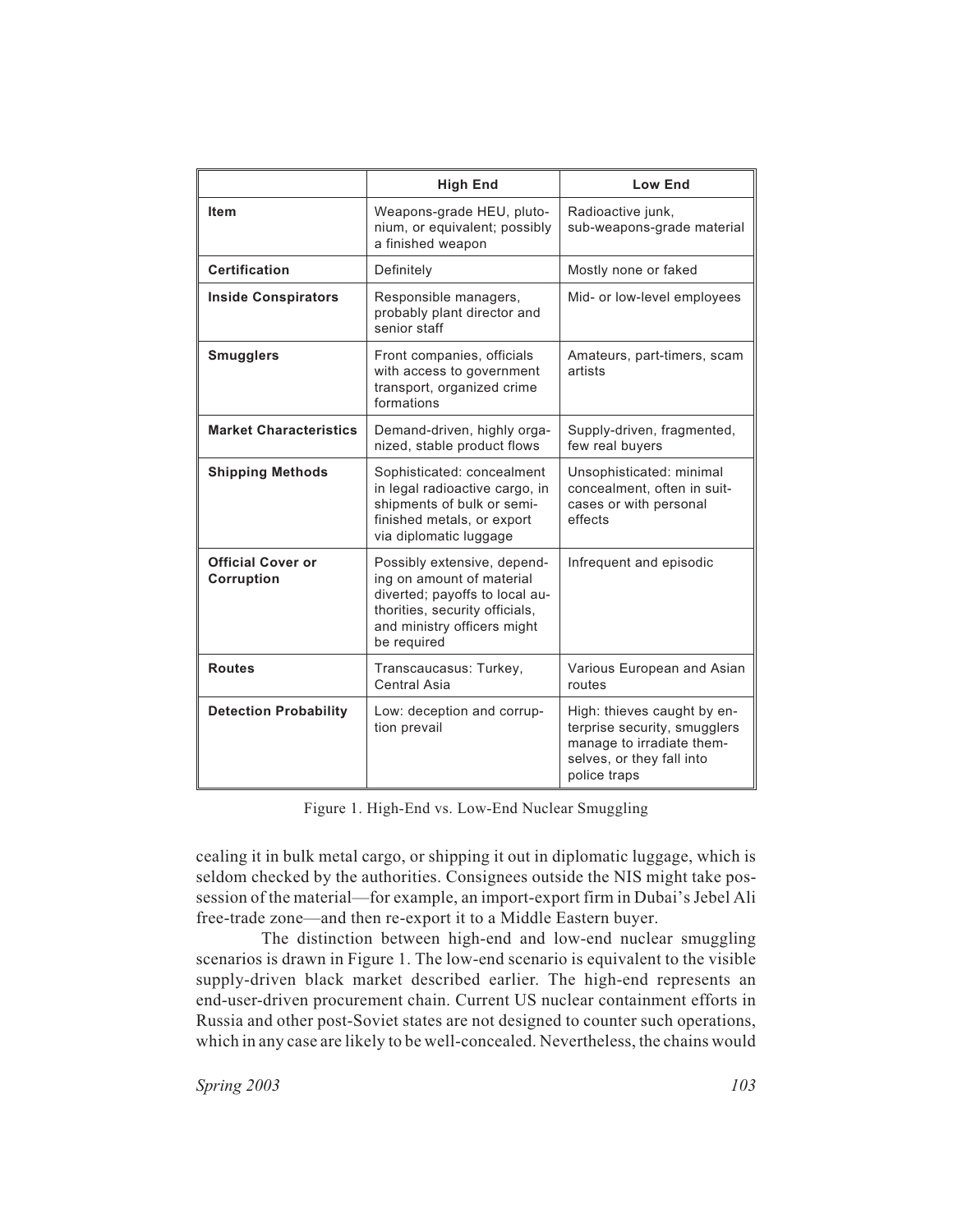leave traces—such as records of invitations and visits, unexplained changes in lifestyles of plant employees (the \$60-a-month engineer who sports a new Mercedes), or just loose conversation by the schemers themselves—that could be uncovered by a comprehensive and well-focused human intelligence effort.

#### *Policy Issues*

Washington's nuclear security policy toward Russia and the other new states is supply- and containment-oriented, focused on shoring up security at nuclear installations and (secondarily) at NIS border crossings and on checking the dissemination of militarily significant nuclear knowhow. Representative of the approach is a DOE program aimed at improving "materials protection, control, and accounting" (MPC&A) at 95 NIS storage locations for fissile materials and Russian naval warheads. The Energy Department touts MPC&A as "the nation's first line of defense" against the proliferation danger represented by leaky Russian stockpiles. $21$ 

This description, though, is not entirely reassuring. As of year-end 2001, roughly ten years after the collapse of the USSR, only half of the 600-odd tons of fissile material potentially at risk was protected in some fashion by the new systems. DOE projections call for fully safeguarding all of the material by  $2008<sup>22</sup>$  Yet opportunistic nuclear criminals might not obligingly wait until all nuclear sites were MPC&A-ready before initiating a major nuclear diversion, so the strategic rationale for the program diminishes as the timeframe for completing it lengthens. The sluggishness of the program to date is attributable to "bureaucratic inertia, bolstered by mistrust and misperception on both sides," as two keen observers note. An additional factor might be weak administration by DOE itself, which until the end of 1999 put more than half of every dollar spent on MPC&A into the US national laboratories providing oversight instead of into the Russian laboratories and enterprises themselves.<sup>23</sup>

Furthermore, DOE's hard technical fixes will not necessarily deter theft even where they have been introduced. The program is best designed to thwart spontaneous theft attempts by solitary employees, who perhaps are collaborating with groups of criminals on the outside—admittedly a fairly common pattern in Russia in the 1990s. However, collusive relations among well-placed insiders (those able to shut down alarm systems, bribe guards, and alter relevant paperwork) can defeat most internal safeguards. The possibility of a consensual "company" decision by top managers to sell off fissile material stocks likewise "is simply beyond the capacity of security systems being installed to effectively address," according to an authoritative 2000 study by the Russian-American Nuclear Security Advisory Council (RANSAC) in Princeton, N.J.<sup>24</sup>

Washington is also trying to build complementary lines of defense against nuclear smuggling—by training and equipping NIS customs officials to intercept radioactive contraband at airports and border checkpoints. Various US government agencies are involved in this effort, including DOE, the State and De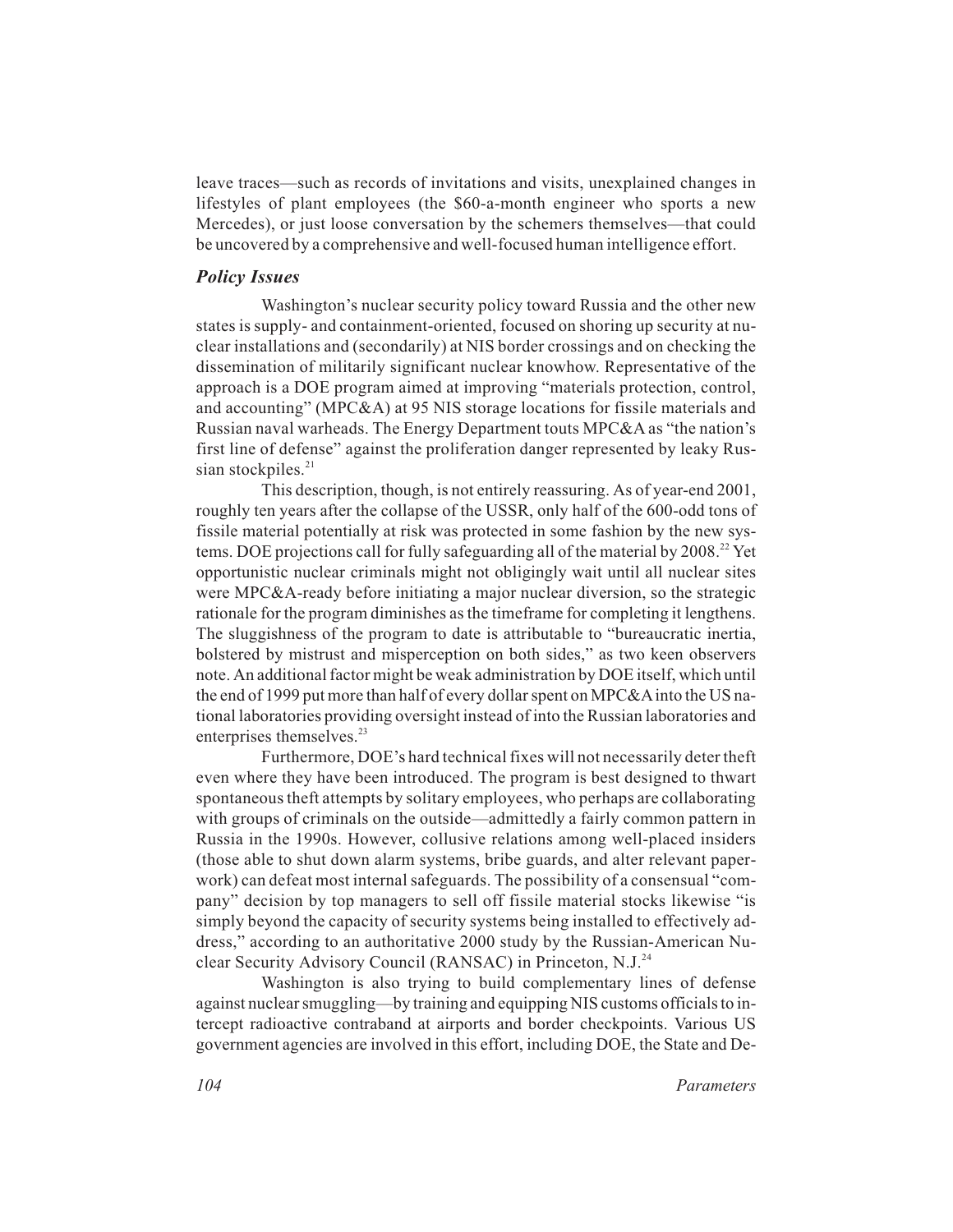fense Departments, and the Customs Service. Improved border surveillance is a desirable complement to MPC&A, at least in theory. Yet the task is daunting by any standard. Russia's frontiers with Georgia, Azerbaijan, and Kazakhstan alone—perhaps the most likely conduits to Middle Eastern states and groups of concern—run nearly 5,000 miles, partly through inhospitable terrain traditionally inhabited by bandits and narcotics traffickers. Even with sophisticated radiation monitors installed at main transit points across Russia's vast southern tier, interdiction successes are likely to be episodic and partial. Furthermore, the detection equipment has distinct technical limitations. While DOE's more advanced equipment can pick up neutron emissions from lead-shielded plutonium, HEU—which basically has a weak neutron signature—cannot be detected easily if properly shielded. Such realities suggest that US border activities in the NIS might be more effective in measuring general patterns and trends in nuclear smuggling than in intercepting serious smugglers with the technical expertise and the knowledge of the terrain to move their wares covertly.

Limitations of containment are also reflected in several US and international initiatives to prevent dissemination of nuclear intelligence and other WMD knowledge from NIS weapons establishments. Programs such as "The Initiatives for Proliferation Prevention" (IPP) and the "Nuclear Cities Initiative" (NCI) focus on creating civilian jobs and research opportunities for former Soviet weapons specialists who might otherwise contemplate selling their expertise to Iran, Iraq, or North Korea. Some of these specialists reportedly are workers on commercial projects or are employed on part-time contracts for US national weapons laboratories. Also, efforts are under way to attract foreign investment to Russia's formerly secret cities. It is not clear, though, how many of the estimated 20,000 NIS scientists with nuclear weapons expertise have benefited and to what extent, and in any case the economy of the nuclear sector by many accounts still is deeply depressed.<sup>25</sup> Additionally, foreign investment may be a two-edged sword, facilitating the process of defense conversion but also possibly allowing adversaries' representatives to set up commercial fronts in close proximity to major centers of nuclear activity.

For instance, according to a recent Carnegie Endowment survey, in 1999 the average pay of a nuclear worker in Russia's formerly closed cities was a miserable \$43 per month, and 66 percent of the specialists surveyed reported having to supplement their salaries with outside work. Salary conditions in certain nuclear facilities have improved markedly since then. (For instance, in Sarov, formerly Arzamas-16, the average monthly salary reportedly reached \$150 in 2001.) Nevertheless, some nuclear specialists seeking greener pastures already have departed from Russia, mostly for Western Europe, the United States, and Israel. Whether any have headed for the three main countries of proliferation concern (Iran, Iraq, and North Korea) is not clear from available data. Yet Russia's international technology transfers to countries such as Iran and India are accelerating the drain of WMD expertise and risk undercutting the US nonproliferation effort.<sup>26</sup>

*Spring 2003 105*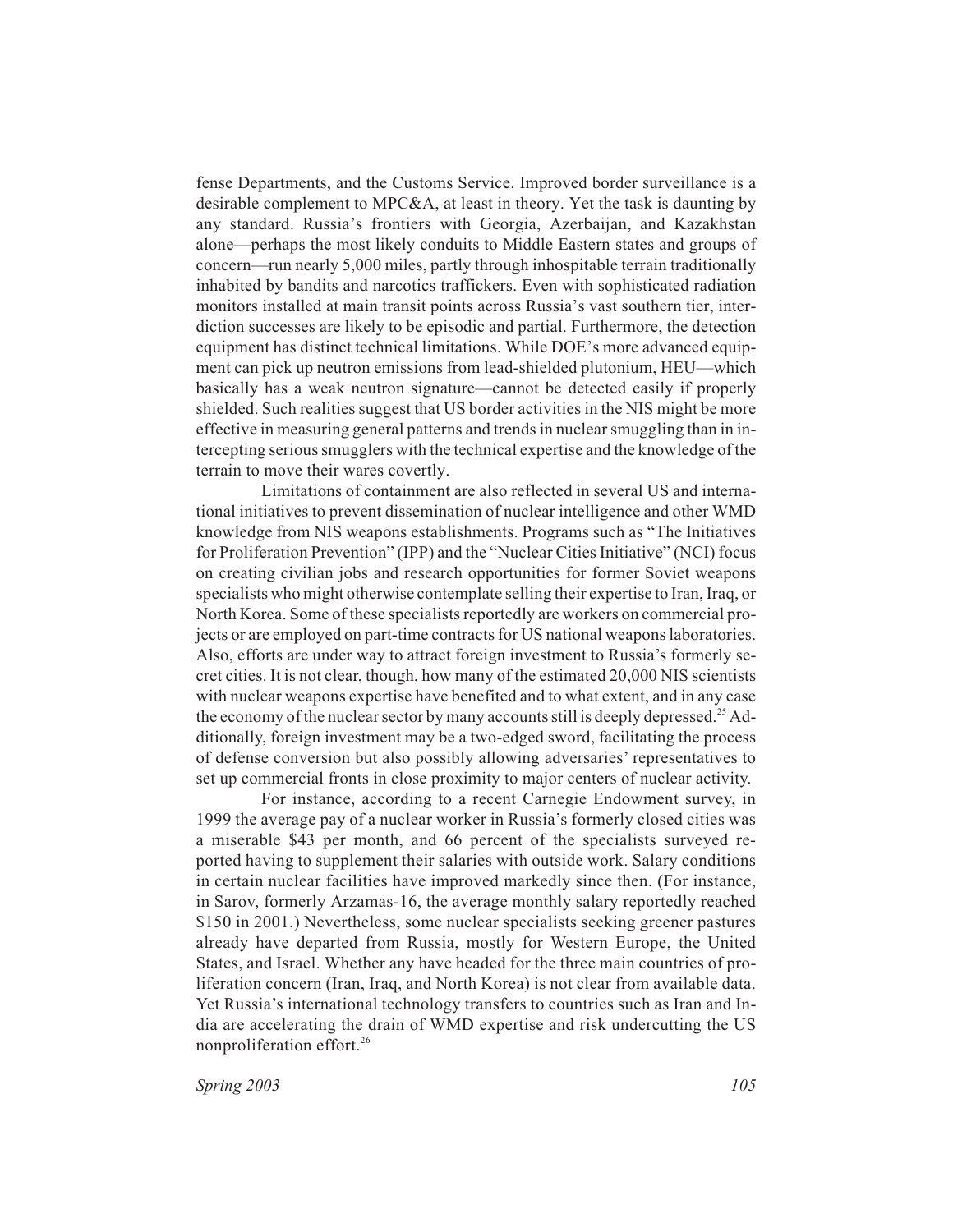Furthermore, scientists who remain in their home bases in Russia can easily supply nuclear or ballistic missile designs to foreign clients via the Internet. Military knowledge is universally difficult to contain within national boundaries. If America could not prevent its own closely held atomic secrets from gravitating to the Soviet Union in the 1940s, and apparently to China in the past decade, how can it possibly expect to keep Iran or Iraq from obtaining nuclear bomb-making specifications from an unemployed Russian scientist, even one receiving stopgap assistance from the United States?

#### *Rethinking the Problem*

Advocates of current US nonproliferation programs in the NIS attribute their deficiencies to inadequate funding and resources. The total US outlay for MPC&A and "anti-brain-drain" efforts was roughly \$1 billion from 1993 to 2000, which seems insufficient given the enormous scale of Russia's proliferation problems. Increased funding to accelerate the pace of the programs thus has a certain face validity. Concern over the terrorism threat also is strengthening the advocates' case. In the Emergency Supplemental Appropriations Bill for FY 2002, Congress increased funding for MPC&A and export control-border security programs from a requested \$193 million to \$383 million, and also added an additional \$15 million to the NCI and IPP (combined into a single Russian Transition Initiative) for a total of \$57 million. A 2001 report by a DOE-sponsored bipartisan task force called for expenditures of up to \$30 billion on nuclear safety measures in the NIS , including \$5 billion for MPC&A, over the next eight to ten years, to be financed jointly by the United States, other Western nations, and Russia.<sup>27</sup> Proposals also have been advanced in Congress and elsewhere to swap some of Russia's \$147 billion in external debt for proliferation prevention projects in that country. In such a scheme, Russia would underwrite a fund in local currency to finance such projects, and management responsibility for the fund would be shared with representatives of creditor nations. (Whether Russia would agree to such a power-sharing arrangement is another question.)

The limitations of the US supply-control approach to nuclear security, though, also need to be spelled out. Spending more money on protection regimes—walls, fences, alarms, radiation detectors, inventory controls, and the like—would not close the now partly open proliferation window in the NIS. As already suggested, clever adversaries and their inside collaborators can find various ways to defeat or circumvent the new systems; also, the problematic state of the nuclear economy increases the range of potential suppliers of strategic nuclear goods. Containing the spread of nuclear intelligence, while eminently desirable, is an intrinsically difficult objective, given the A-bomb's long history and the variety of channels through which military secrets can be disseminated.

Furthermore, reviewing the assumptions of MPC&A and other US programs, the United States should consider the experience of supply-side programs in other fields—most notably in the failed US international war on drugs. In that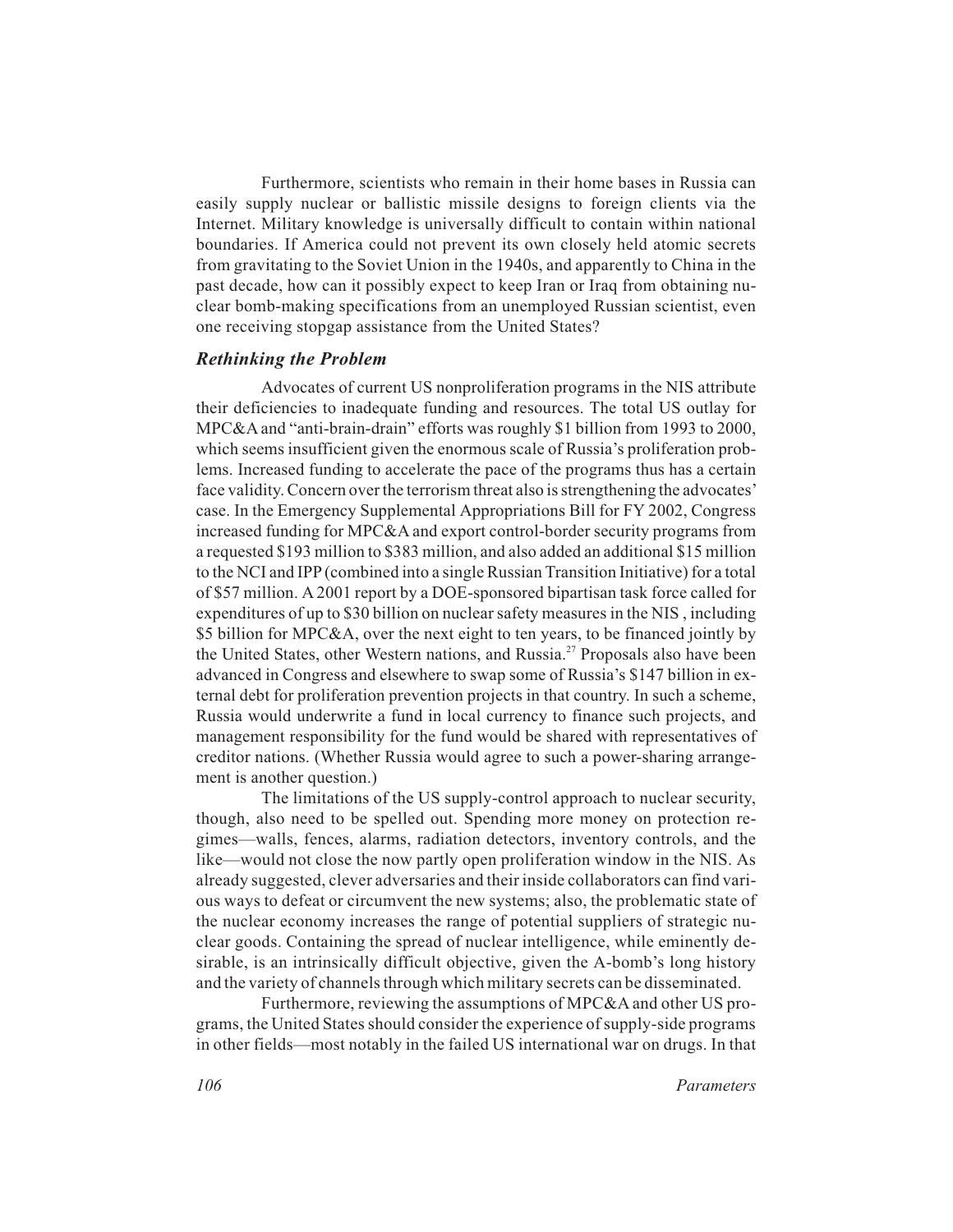sphere, Washington provides the funding and agenda for a multitude of efforts elsewhere in the world, but has had little success in countries whose own leaders lack the political will to control lucrative narcotics exports. Similarly, nonproliferation programs that emanate from Washington may well be headed for defeat if NIS governments are too weak or corrupt to keep their own nuclear houses in order, or if they place a low priority on nuclear security. Besides, Moscow's own evaluation of the significance of the nuclear proliferation threat differs from Washington's, as its cozy, commercially-driven relationship with Iran seems to suggest. $^{28}$ 

Viewed from almost any perspective, the stationary lines of defense that Washington is establishing in the NIS do not add up to an adequate response to the threats of nuclear smuggling and nuclear terrorism. The United States, together with its allies, needs to fashion a more dynamic security policy—one that goes beyond containment, or at least broadens the definition of it. Specifically, a reconfigured policy should focus significantly more attention and resources on the demand side of the proliferation equation, on the machinations and intentions of the adversaries themselves.

An immediate priority is to detect and, if possible, disrupt adversaries' WMD procurement operations—demand-driven smuggling chains—within the former USSR. Not a great deal currently is known about such activities—how they are organized and financed, what front companies, criminal groups, and other intermediaries are used, which specific suppliers have been targeted, what smuggling pipelines have been established, and so on. Yet such information is of vital importance; the United States cannot implement a credible nuclear security policy in the NIS in a vacuum, without reference to adversaries' weapons programs, procurement plans, and prospective targets. Furthermore, where leakages of nuclear materials or weaponry have already occurred, intelligence is potentially a key to identifying the perpetrators and the recipients, and to devising necessary countermeasures.

A demand-side threat reduction policy would presuppose an international intelligence and law enforcement undertaking of unprecedented magnitude. A sine qua non would be closer collaboration between US and other intelligence agencies and Russia's own security services, especially in exchanging information on terrorists' WMD acquisition plans inside the former USSR. Opportunities for cooperation may well be expanding, given the current pro-Western orientation of the Putin government and the blossoming Moscow-Washington relationship in the aftermath of 9/11. A vehicle for advancing intelligence-sharing might be the newly formed US-Russian Working Group on Terrorism, which last summer issued a statement stressing the importance of cooperation against the "threats posed by nuclear, biological, and chemical weapons."29 Nevertheless, Russia and other NIS countries have different interests from the United States, as well as differing assessments of the nuclear proliferation threat; hence, expanding a unilateral US capability to collect nuclear intelli-

*Spring 2003 107*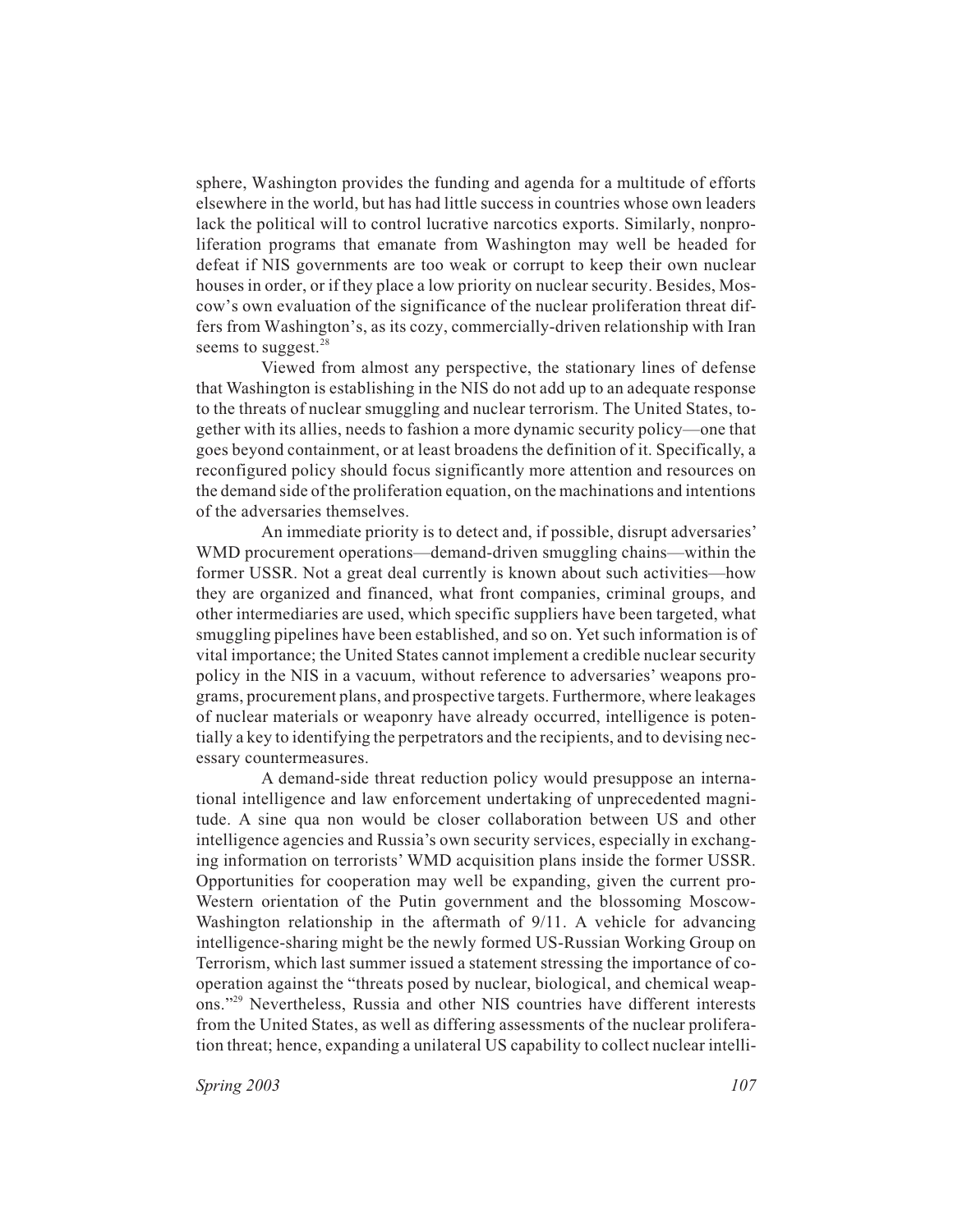*"A reconfigured policy should focus significantly more attention and resources on the demand side of the proliferation equation."*

gence may be of central importance. Conditions inside Russia's formerly secret cities, as well as in proliferation-sensitive transit zones, would be of particular interest. A spectrum of groups—nuclear insiders, scientists who have worked abroad, traders in metals and military goods, and even professional criminals—might be tapped in a comprehensive collection effort. Ideally, a welldesigned effort would provide advance warning of covert nuclear deals; failing that, it might pick up clues (such as sudden displays of wealth by low-salaried nuclear employees) that a smuggling conspiracy already was afoot.

Finally, a new nonproliferation concept must emphasize demandreduction—influencing the will of adversary nations and groups to prevent the spread of nuclear weapons capacity. As Senator Joseph Biden, then Chairman of the Foreign Relations Committee, remarked in a June 2001 speech to the Carnegie Endowment, "Why is proliferation such a hard issue? Because demand breeds supply; just as with narcotics, countries that want weapons of mass destruction are usually fairly desperate or convince themselves that they are."<sup>30</sup> By extension, if adversaries already are stockpiling nuclear materials (not exactly a remote possibility, given the largely open proliferation window in Russia), then the imperative is to prevent them from building and deploying a nuclear arsenal.

In contemplating demand-reduction there is no "one size fits all" policy. An array of economic, diplomatic, and military options could come into play, the choice of which could depend on the nature and motivations of the adversary's leadership, the state of its WMD programs, its external behavior, and other considerations. In general, though, policies emphasizing negotiations and engagement offer more promise of reducing the nuclear danger, at least in the long run, than those emphasizing containment or confrontation. Excluding designated states from the international community reinforces their perceived strategic rationale for nuclear and other WMD programs; also, preemptive military action—though a short-term necessity in certain cases—could well heighten the craving of small states for a nuclear deterrent of their own. Engagement with terrorists probably can be ruled out; the nuclear threat from al Qaeda and its ilk must be dealt with by other means. Yet with nation-states of concern, the possibility exists of a strategic dialogue to reverse or limit their nuclear arms programs. Instead of merely punishing these states, this approach would incorporate positive incentives—relaxation of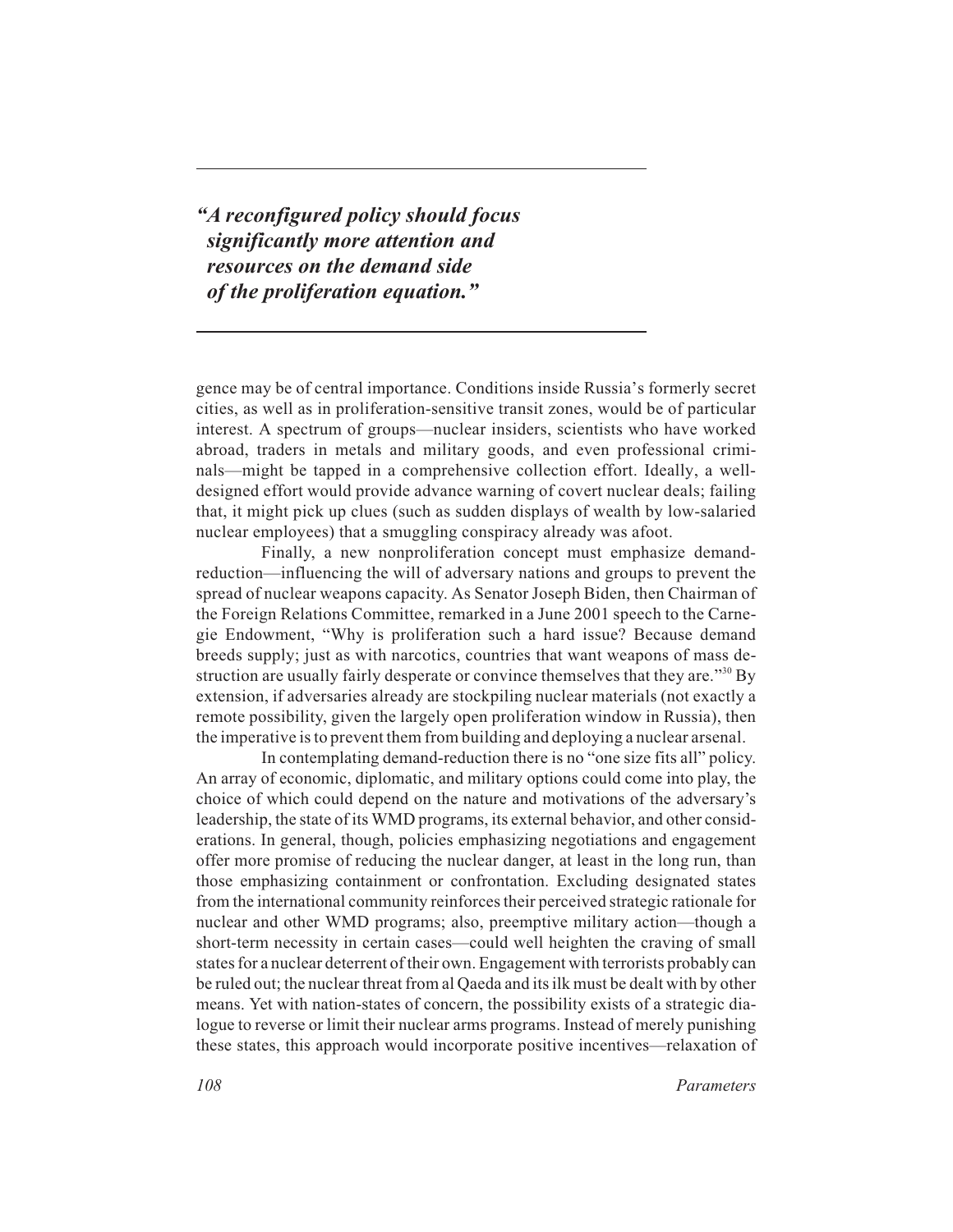sanctions, improved political ties, and perhaps targeted economic assistance—to promote the de-nuclearization objective.

In fact, this approach already has been tried. The model case was the US-North Korean Agreed Framework of 1994, which effectively halted the North's plutonium production program and subjected the known associated facilities to IAEA inspection. The principal quid pro quo was an international contribution of more than \$4 billion to North Korea's energy sector. Also, the signatories agreed to reduce barriers to trade and to open liaison offices in each other's countries. The agreement was imperfect in certain respects and, according to Pyongyang's recent admissions, it did not definitively halt Pyongyang's nuclear designs.31 Still, the Agreed Framework reportedly cut off a major line of nuclear weapons development. (By 1994, the North Koreans already had extracted sufficient plutonium to build one or two bombs, according to US intelligence experts.)

At this point, the future of the Agreed Framework is highly uncertain, and the Bush Administration recently announced a decision to suspend oil shipments to North Korea called for under the agreement. Yet some US observers, such as incoming Senate Foreign Relations Committee Chairman Richard Lugar, believe that "creative diplomatic solutions" are needed to prevent production of nuclear weapons by North Korea. Coercive alternatives to negotiation, such as bombing suspected nuclear sites, are widely viewed as extremely risky. (The possibility that such action could precipitate an all-out war on the Korean Peninsula looms large in US calculations.) Conceivably, diplomatic and economic pressure from the United States, Russia, China, South Korea, and Japan might convince the North to rethink its nuclear objectives, though this remains to be seen.<sup>32</sup>

The question is raised whether US critical dialogue with North Korea could serve as a model or process for addressing possible dangers from other aspiring nuclear states. The most obvious case is point is Iran, which today makes little secret of its WMD ambitions and which is said to operate active procurement networks for nuclear-related materials in Russia and elsewhere. According to recent US and Israeli intelligence reports, Iran could be three to five years away from producing a nuclear bomb.<sup>33</sup> Iranian-US relations warmed temporarily in the context of the recent US military campaign against a common enemy, the Taliban regime in Afghanistan; further interaction concerning political reconstruction in Afghanistan, US war plans vis-à-vis Iraq, and other issues could provide opportunities for opening a dialogue with the Iranians on nuclear matters.<sup>34</sup>

The case for engagement and dialogue in Iraq, which still harbors expansionist designs in the Middle East, is admittedly weaker; yet current international sanctions against Iraq are not particularly effective—they help to legitimize Saddam Hussein's regime while doing little to restrain his nuclear ambitions. Saddam's ouster may well be a prerequisite for the elimination of nuclear, biological, and other WMD programs that are alleged to exist in Iraq. A policy of constructive engagement is not necessarily incompatible with the objectives of promoting internal political change in Iraq (and in other rogue states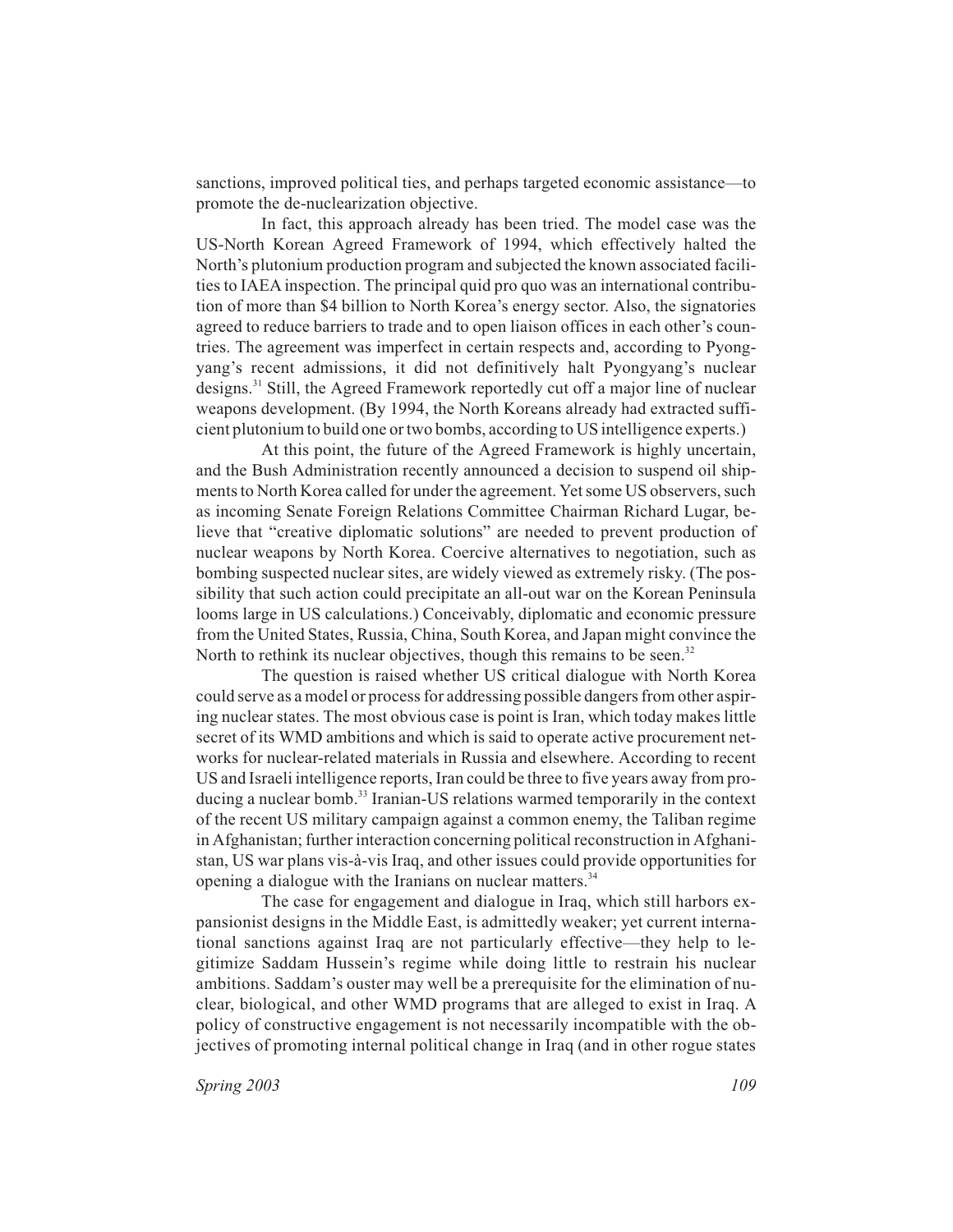as well) and of fostering the emergence of more moderate leaders willing to forego such programs; yet as of this writing Washington is actively contemplating military intervention to oust Saddam, pending the outcome of United Nations inspections in Iraq.

Certainly the demand-side strategy outlined here is not without risk. Bringing rogue states more fully into the international community will be a protracted process involving difficult negotiations and trade-offs. Reversing nuclearization will doubtless require large infusions of Western money, as the North Korea case suggests. The use or threat of military force as a last resort cannot be excluded along the way. The rogue states' military programs and procurement efforts would have to be constantly monitored and evaluated, which in itself will require a significant upgrading of US intelligence capabilities. But in confronting proliferation there are no risk-free alternatives. If current containment regimes in Russia and elsewhere are pursued without simultaneous progress in reducing international demand for nuclear arms, the world will become less secure even as nuclear weapon stockpiles in the United States and Russia are reduced.

#### **NOTES**

1. Department of Energy (DOE) *MPC&A Program: Strategic Plan* (Washington: DOE, July 2001), p. 4; Monterey Institute of International Studies and Carnegie Endowment of International Peace (CEIP), *Nuclear Status Report*, No. 6 (June 2001), pp. 57, 75.

2. CEIP, *Nuclear Status Report*, p. 75, n. 2.

3. Rose Gottemoeller, "U.S. Must Help Russia Diminish Nuclear Risk," *Los Angeles Times*, 12 November 2001.

4. DOE, *MCP&A Program*, p. 1.

5. Ibid.

6. Siegfried Hecker, "Thoughts about an Integrated Strategy for Nuclear Cooperation with Russia," *The Nonproliferation Review*, 8 (Summer 2001), 3.

7. See, for example, Fred Wehling, "Russian Nuclear and Missile Exports to Iran," *The Nonproliferation Review*, 6 (Winter 1999), 134-42; Judith Miller, "U.S. Asks Russia Not to Sell Iran a Laser System," *The New York Times*, 19 September 2000.

8. Cited in Brenda Shaffer, *Partners in Need: The Strategic Relationship of Russia and Iran*, Policy Paper No. 57 (Washington: Washington Institute for Near East Policy, 2001), p. 70.

9. Ibid., p. 85; DOE, *MPC&A Program*, p. 2; "Defense Secretary Warns of Unconventional Attacks," *The New York Times*, 1 October 2001, p. B5.

10. See, for example, Kamban Khan and Molly Moore, "2 Nuclear Experts Briefed Bin Laden," *The Washington Post*, 12 December 2001, pp. A1, A23.

11. Michael Gordon, "U.S. Says It Found Qaeda Lab Being Built to Produce Anthrax," *The New York Times*, 23 March 2002, p. A1.

12. Adam Nathan and David Leppard, "Al-Qaeda's Men Held Secret Meetings to Build Dirty Bomb— Bin Laden's Nuclear Plot—War on Terrorism" *The Sunday Times* (London), 14 October 2001, http:// global.factiva.com/en/arch/display.asp.

13. James Risen and Philip Shenon, "Traces of Terror: The Investigation. U.S. Says It Halted Qaeda Plot to Use Radioactive Bomb," *The New York Times*, 10 June 2002, p A1.

14. US District Court, Southern District of New York, "United States of America vs. Mamdouh Mahmud Salim," Sealed Complaint, 14 September 1998, pp. 2, 6; US District Court, Southern District of New York, "United States of America v. Usama bin Laden et al.," 4 November 1998, p. 3, US District Court, Southern District of New York, "United States v. Usama bin Laden et al.," testimony of Jamal Ahmad Al-Fadl, 7 February 2001, pp. 357-66.

15. Kimberly McCloud and Matthew Osborne, "WMD Terrorism and Usama bin Laden," *CNS Reports*, undated, http://cns.miis.edu/pubs/reports/binladen.htm; "Feds Search for Nuclear Bombs Said Inside US," United Press International, 21 December 2001, pp. 1-4; Kirill Belyaninov, "Utechka," *Literaturnaya Gazeta*,